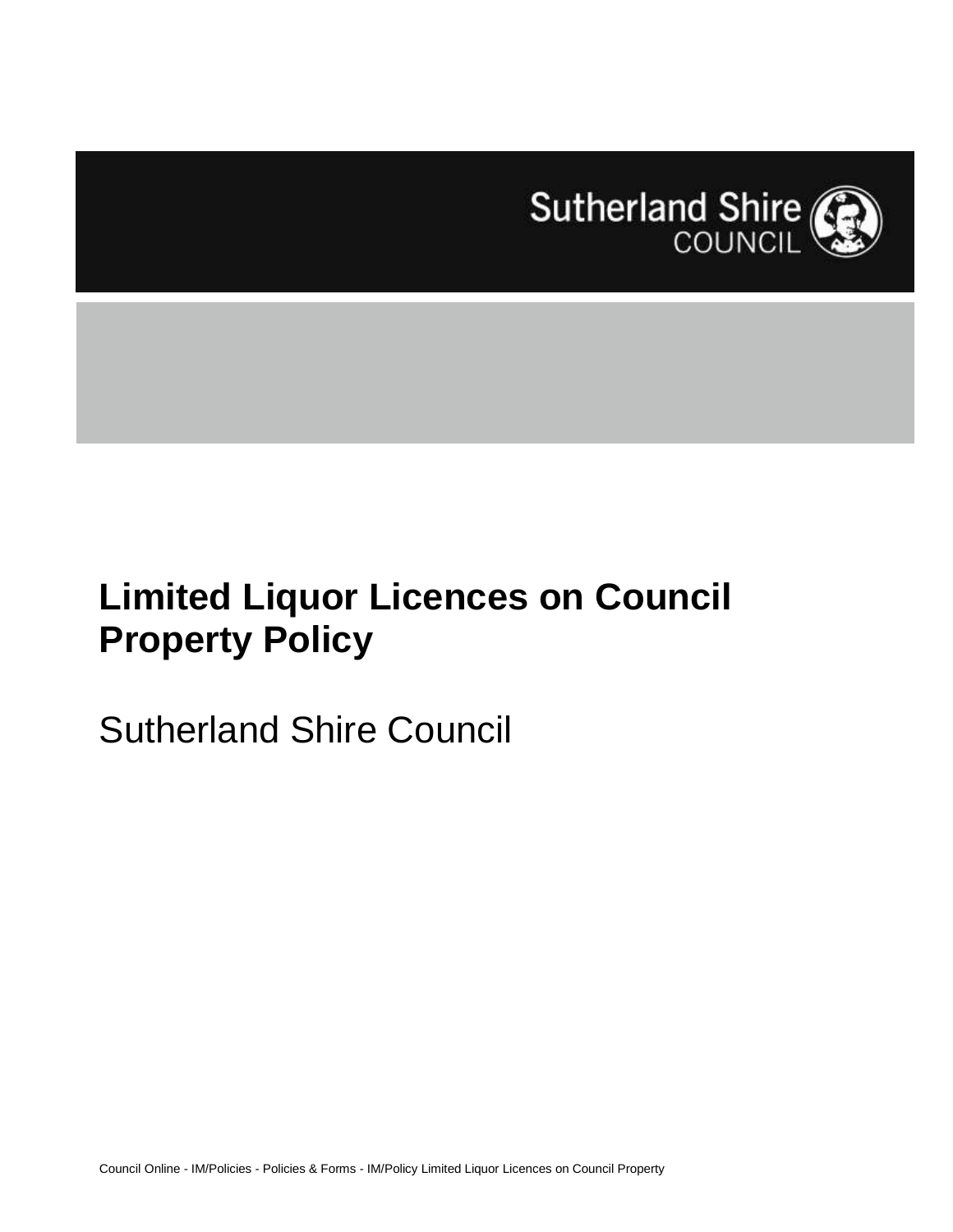# **Document review and approval**

# **This document has been approved by**

| <b>Name</b>                                 | <b>Minute No</b> | Date approved     |
|---------------------------------------------|------------------|-------------------|
| Services & Facilities Committee - SAF075-10 | 322              | 16 November, 2009 |
|                                             |                  |                   |
|                                             |                  |                   |

# **Revision history**

| Version       | Author                                                   | Date              | Revision                                                                                                                                           |
|---------------|----------------------------------------------------------|-------------------|----------------------------------------------------------------------------------------------------------------------------------------------------|
|               | Manager Sport &<br>Recreation                            | 19 October, 2009  | <b>Original Version</b>                                                                                                                            |
| $\mathcal{P}$ | Manager - Active<br>Communities                          | 10 April, 2012    | Policy reviewed as part of annual review process,<br>no amendments necessary                                                                       |
| 3             | Manager - Active<br>Communities                          | 28 May, 2013      | Policy reviewed as part of annual review process,<br>policy is still required but a thorough review is<br>required in the near future              |
| 4             | <b>Acting Sport and</b><br><b>Recreation Coordinator</b> | 31 December, 2013 | Policy reviewed as part of annual process, is<br>current and required but in need of review once<br>restructure of active communities unit occurs. |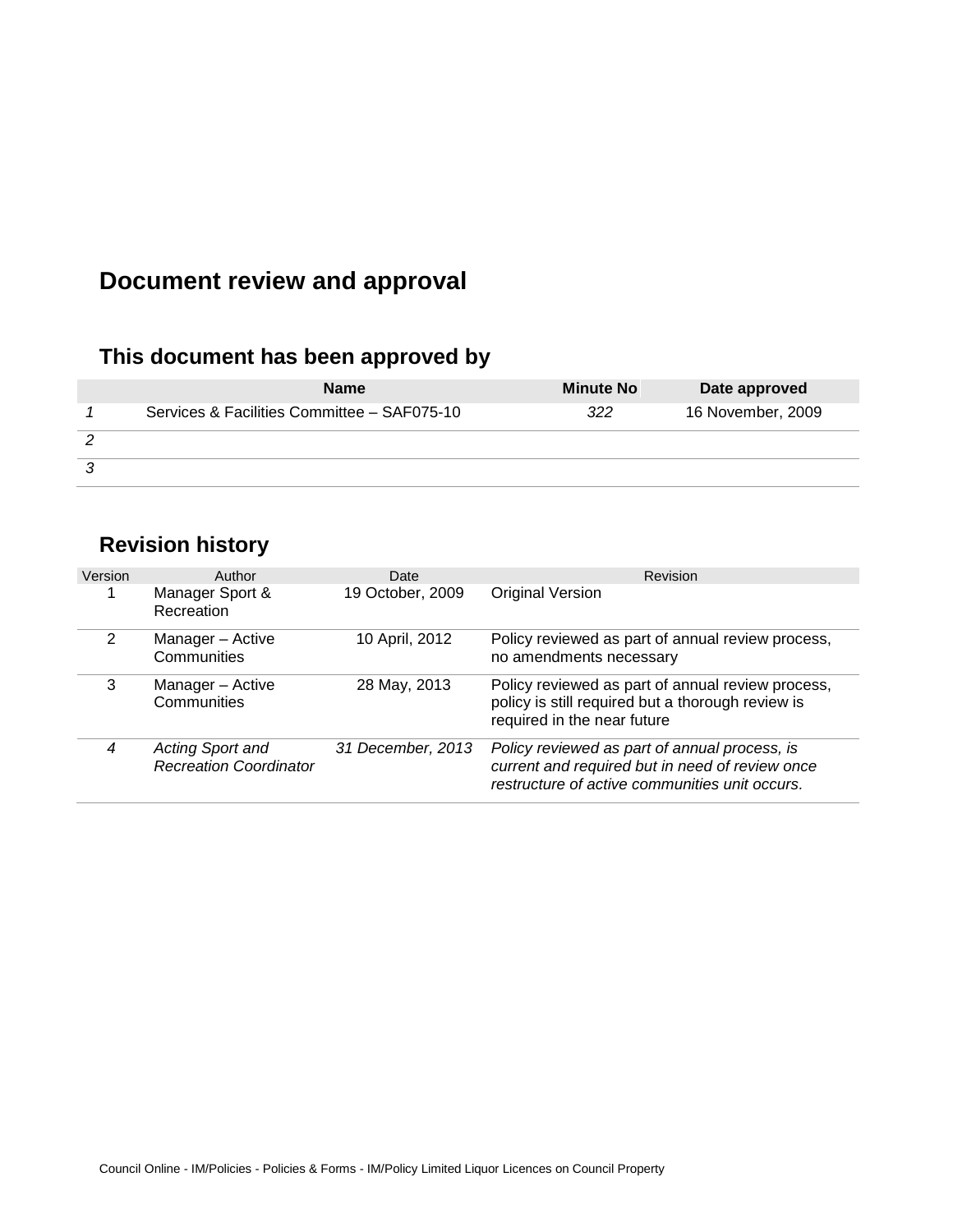# **Policy for Limited Liquor Licences on Council Property**

# *1. Purpose:*

- To give effect to council resolution FIN 012-10.  $\bullet$
- To manage the responsible sale and consumption of alcohol within any Council facility.
- To provide clarity to users of any Council facility regarding their requirements  $\bullet$ under the two different regulatory regimes applicable when a liquor license is sought on a council facility why policy was drafted /amended.
- To meet council's charter obligations under the Local Government Act 1993  $\bullet$ relating to asset management and governance.
- To meet council's objectives under the management plan relating to "*Build Safe,*   $\bullet$ *Healthy and Active Lifestyles".*

## *2. Application:*

- This policy applies to limited function licences on council property where the holder  $\bullet$ of the licence is not a council employee.
- This policy applies to any association, sporting club or organisation allocated  $\bullet$ grounds and associated buildings as part of council's field allocation process.
- This policy applies to any event on a council sporting field, reserve, park or beach where an event application is required.
- A council facility under an existing lease will be excluded from this policy until the  $\bullet$ lease expires or unless the existing lease allows council to impose the operation of this policy under the existing lease.
- This policy does not fetter the operation of the Environmental Planning and  $\bullet$ Assessment Act 1979 regarding need for Development consent.

# *3. Definitions*

- **Council facility**: means land or building owned or vested or under the  $\bullet$ management of Council.
- **Clubhouse:** means part or all of a Council facility which is occupied by a  $\bullet$ community organisation for club purposes and is generally not open to the general public to use as of right.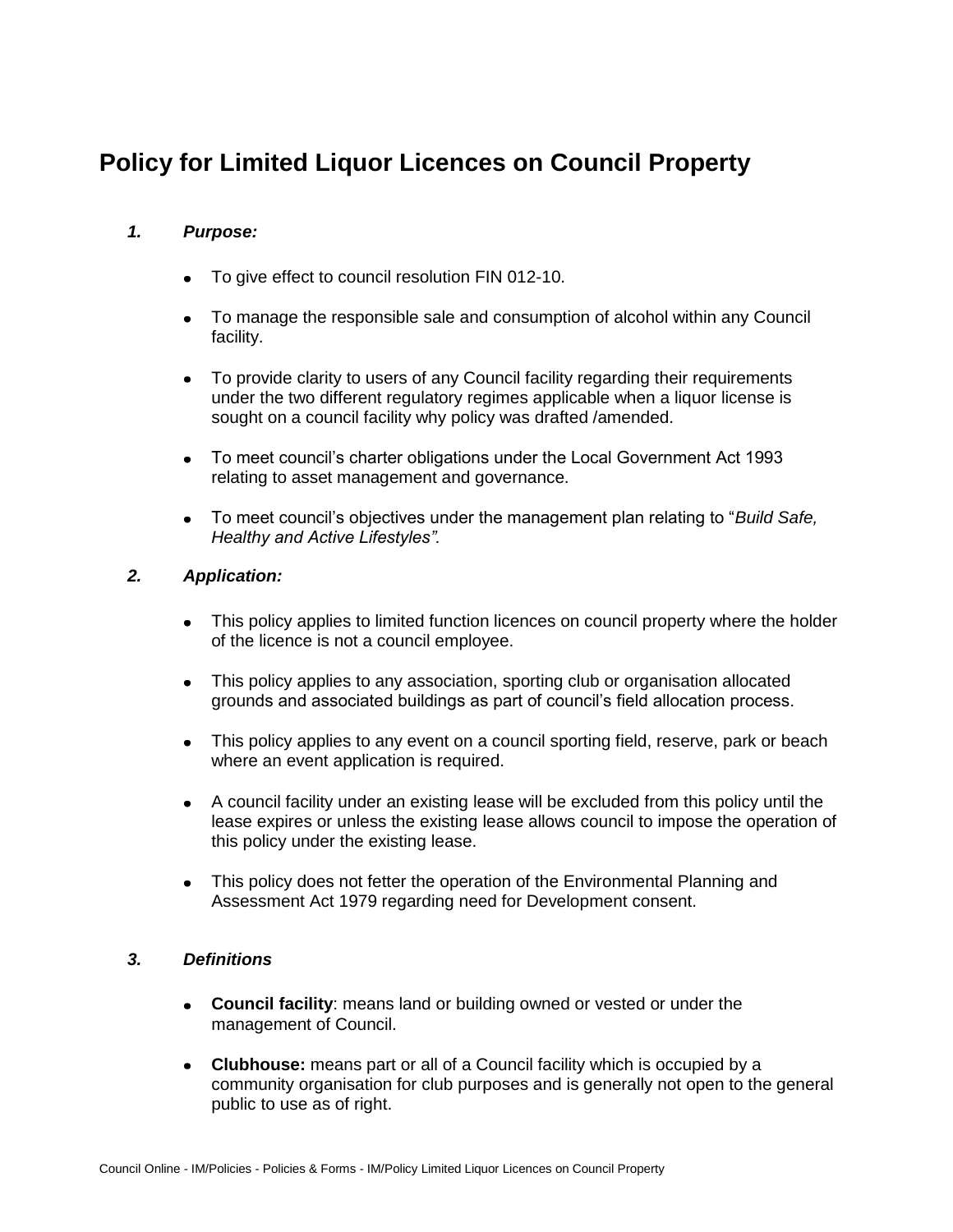- **Junior sport:** means sporting games played by participants aged up to 17 years  $\bullet$ old.
- **Existing lease;** means a lease for a council facility which is operative at the date  $\bullet$ of adoption of this policy.
- **OLGR:** means the state government agency responsible for approving liquor licences which is currently the Office of Liquor, Gaming and Racing.
- **RSA:** means the legislative requirements for the responsible sale of alcohol.  $\bullet$
- **Function:** means the same as it doe sunder the Liquor Act 2007.
- **Licensee or Approved Manager** means a person formally approved by an Australian licensing authority.

## *4. Principles*

- That all liquor licence applications on Council facilities must be accompanied by a site plan and must be approved by council before lodgement with the Office of Liquor and Gaming.
- That the requirements of the this Policy take precedence over other minimum requirements, such as those of a Liquor Licence.
- That the requirements of this Policy may be enforced via the Ground Allocation Process, Lease, Licence or Special Event Application as appropriate to each site and/or activity.
- Clubhouses under exclusive occupation to one club with liquor licenses should be managed under lease to minimise risk and comply with section 47D of the Local Government Act 1993.
- The cost of building upgrades arising from the existence of a liquor licence on council premises to be met by the organisation for whose benefit the liquor licence is held.
- Generally conditions of use will be in accordance with the proposed standard conditions of Approval.
- A right of review will be made available to applicants.

## *5. Relevant Legislation*

- Liquor Act 2007: governs the sale, supply and consumptions of liquor.  $\bullet$
- Local Government Act 1993: community land management provisions.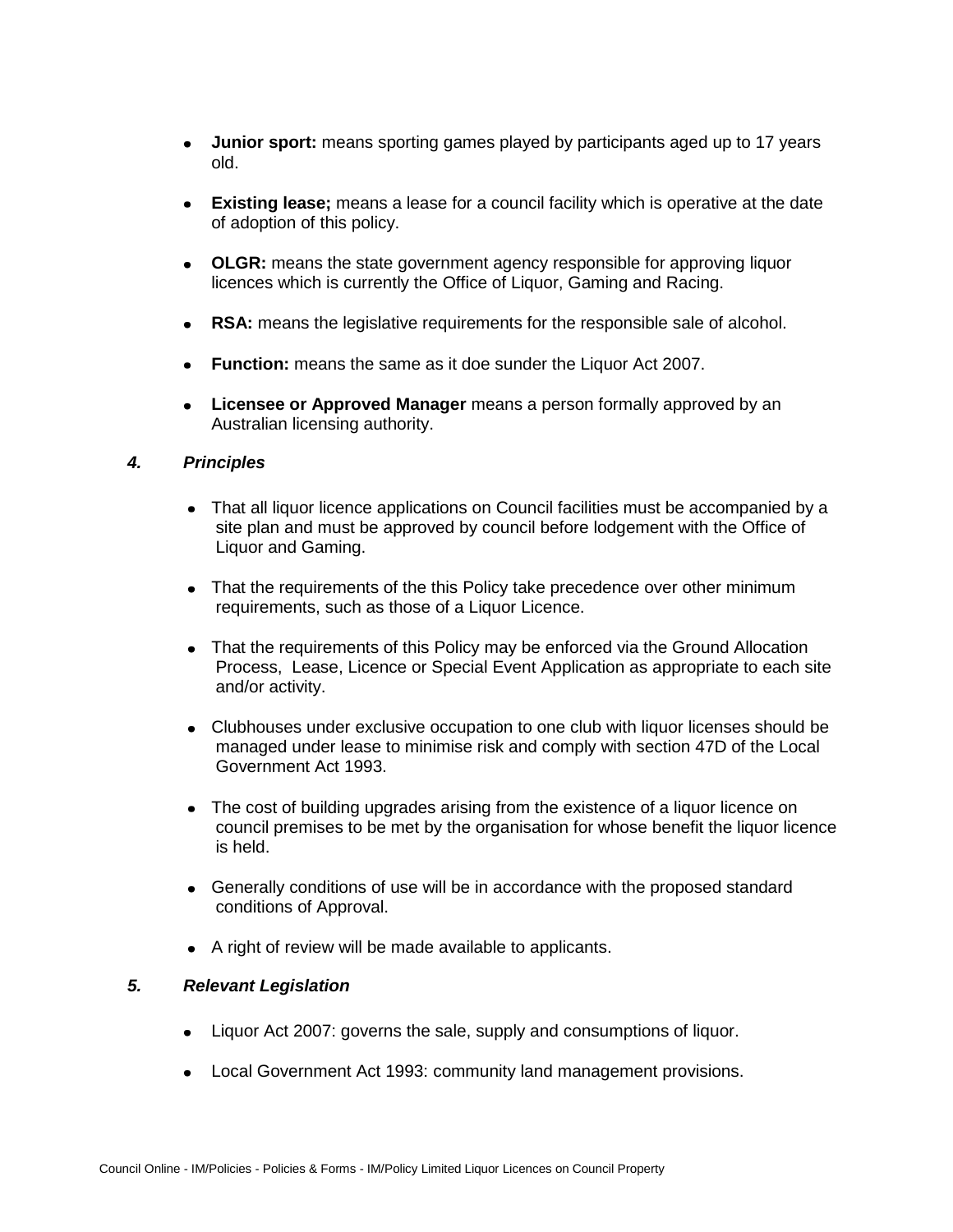- Crown lands Act 1989: obligations of Council as a reserve trust manager.
- Civil liability Act 2002 Managing the civil liability of Council for incidents within a council facility.
- Security Industry Act 1997 regulates the use of security at public and private venues.

# *6. Related and Associated Council Policy and Procedures*

- Community leasing policy.  $\bullet$
- Crime Prevention Plan.  $\bullet$
- Anti-Social Behaviour Strategy.

# *7. Responsible Officer*

Sport and Recreation Coordinator:

- Assess new liquor licence applications and function date renewal applications against the policy.
- Negotiate with prospective licence applicants.  $\bullet$
- Report on the operation of the policy.
- Deal with complaints arising from the policy.  $\bullet$
- Act as first point of contact.
- Investigate breaches of the policy and report where required.
- Provide with the assistance of other units education on the operation of the policy.

# *8. Responsibilities*

#### **Councillors**

To oversee the policy at a strategic level.  $\bullet$ 

#### Executive

To review the operation of the policy at regular intervals at a strategic level.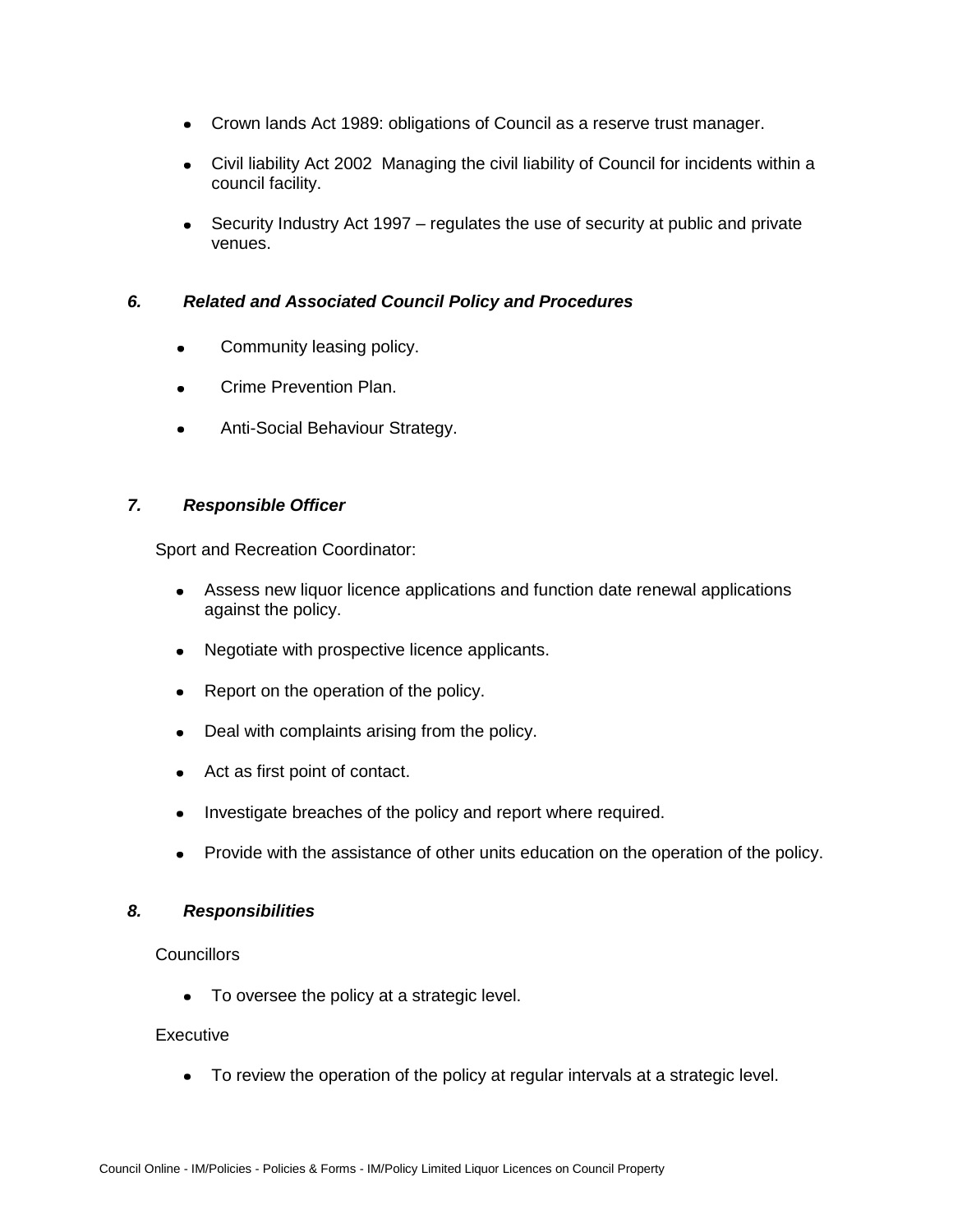## Managers

- To administer the policy in a punctual and efficient manner.
- To inform liquor licence applicants and licence holders.
- To facilitate the granting of leases where required.
- To enforce the policy where appropriate.  $\bullet$
- $\bullet$ To exercise document management control.

## *9. Monitoring*

 $\bullet$ The policy will be initially reviewed within 12 months of adoption by Manager Sport and Recreation. The manager will consult with residents and peak associations where appropriate and report to Council.

## *10. Review Date*

The policy will be comprehensively reviewed after four years subject to operational  $\bullet$ amendments adopted in the interim.

## *11. Record Keeping*

- All liquor licence applications and complaints about the licences or policy will be  $\bullet$ recorded in council's Customer Response Management System (CRMS).
- All licence applications and complaints received will be generally available for  $\bullet$ public access under section 12 Local Government Act 1993 or as a freedom of information request.
- Documentation will generally be managed under council's electronic document  $\bullet$ management system via allocation of appropriate binder.

#### *12. Breaches and Sanctions*

There will be two levels of breach:

- 1. Minor Breach eg noise complaint from local residents, a breach in legislation which is punishable by a fine of less than \$1100 under the Liquor legislation, any breach which results in minor (less than \$1000) damage to council property.
- 2. Serious Breach eg any breach in legislation for which the maximum penalty is a fine of \$1100 under the Liquor legislation, or above or a term of imprisonment, any breach which results in major (more than \$1000) damage to council property or any failure to reasonably implement corrective actions to minor breaches.